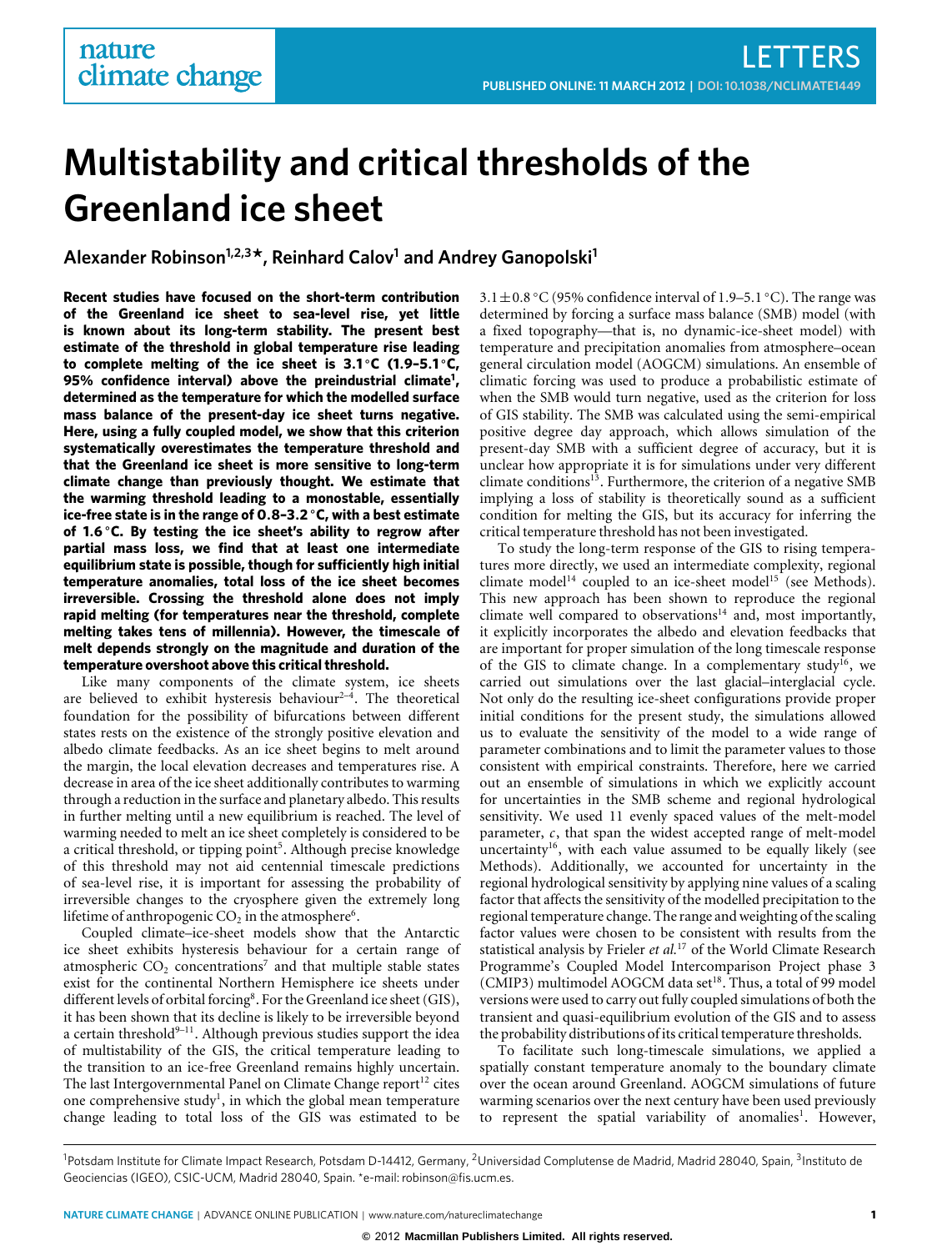

<span id="page-1-0"></span>**Figure 1** | **Stability analysis.** Equilibrium stability diagram of the GIS versus the applied regional summer temperature anomaly for the representative model version. The upper branch shows the GIS volume as the temperature increases, starting from the complete ice sheet; the lower branch shows the volume as the temperature decreases, starting from ice-free conditions. The shading shows the modelled basins of attraction in the multistable region. Simulations that start with an intermediate volume in the red regions inevitably approach the lower branch of the diagram in equilibrium for the given temperature anomaly. Simulations that start with an intermediate volume in the light red region reach an intermediate equilibrium volume. Those that start in the white region fully regrow to reach the upper branch of the diagram in equilibrium. The dashed line corresponds to the intermediate equilibrium branch. The open circles labelled E1, E2 and E3 correspond to the equilibrium states shown in Fig. 4.

in this case, it should be remembered that the patterns of climate change in transient AOGCM simulations are not identical to the quasi-equilibrium response. Furthermore, there is poor agreement between the models on a local (that is, smaller than the Greenland domain) scale<sup>[19](#page-3-16)</sup>. By using a spatially constant temperature anomaly, we assume higher confidence in the regional rather than local changes.

The CMIP3 AOGCM simulations show that the annual mean warming around Greenland is expected to be at least 50% higher than the globally averaged temperature change, but the summer warming, which is most important for melting, should remain close to the global mean<sup>[12](#page-3-9)[,20](#page-3-17)</sup>. Our model therefore includes a seasonal variation of temperature anomalies that reflects the most likely climatic scenario: an anomaly in winter twice as strong as that in summer. The summer temperature anomalies reported here can also be considered to be relative to preindustrial temperatures, as the mean summer temperature for the period 1958–2001 (used for the boundary conditions of the model) is not considerably different from the preindustrial average $21$ . To relate the regional summer temperature to the global mean, we then used the probabilistic distribution of the ratio between regional and global temperatures obtained from the statistical analysis of the CMIP3 AOGCM simulations by Frieler*et al.*[17](#page-3-14) (see Supplementary Information).

To be confident of our approach, we compared a transient simulation of the GIS to results from a fully coupled ice-sheet AOGCM under similar warming conditions<sup>[22](#page-3-19)</sup>. Our ice sheet (forced with the anomalies described above) responded in a very similar way to that forced by the more detailed AOGCM fields (see Supplementary Information). From this we can conclude that the climatic changes simulated by our model over Greenland are reasonable and that the local scale differences play only a minor



<span id="page-1-1"></span>**Figure 2** | **Threshold estimates.** Probability distributions of the regional summer temperature threshold for **a**, growth and **b**, decline of the GIS using the fully coupled climate–ice-sheet model (black solid lines) and the negative SMB criterion (grey solid line). The dashed black and grey lines show the distributions of the gobal mean temperature threshold for decline of the GIS using each method, respectively.

role in the long-timescale evolution of the ice sheet. Thus, for such experiments, these differences can be ignored.

We traced the stability of the GIS relative to temperature changes with a technique routinely used to analyse the stability of the Atlantic meridional overturning circulation $23$ —namely, we applied a temperature anomaly changing very slowly in time (that is, at a rate much slower than the response time of the ice sheet), so as to maintain a quasi-equilibrium state at all times. We initialized the simulations using the present-day GIS configurations and applied the slowly increasing temperature anomaly until complete deglaciation was achieved; the anomaly was then decreased slowly until regrowth completed, thus tracing both branches of the stability diagram.

[Figure 1 s](#page-1-0)hows the resulting stability diagram for a representative model version (with  $c = -55$  W m<sup>-2</sup> and a hydrological sensitivity of ∼7.5% ◦C −1 ) of the 99 tested in our ensemble. In this case, the regional summer temperature threshold leading to GIS decline is 1.7 ◦C. Above the threshold, the ice sheet retreats to an essentially ice-free state (about 10% of the modern GIS volume). Conversely, when starting from warm, ice-free conditions, the ice sheet builds volume in the high-elevation regions until a critical point is reached around 0.3 ◦C and the ice sheet switches to the fully glaciated state. All simulations showed this hysteresis behaviour, offset to higher or lower temperatures, but with the width of the multistable region consistently being approximately 1.4 ◦C (individual stability curves for all simulations, along with animations, are given in the Supplementary Information).

Results from the entire ensemble of simulations show that the best estimate for the regional summer temperature threshold for GIS growth from ice-free conditions is 0.4 °C, with a 95% credible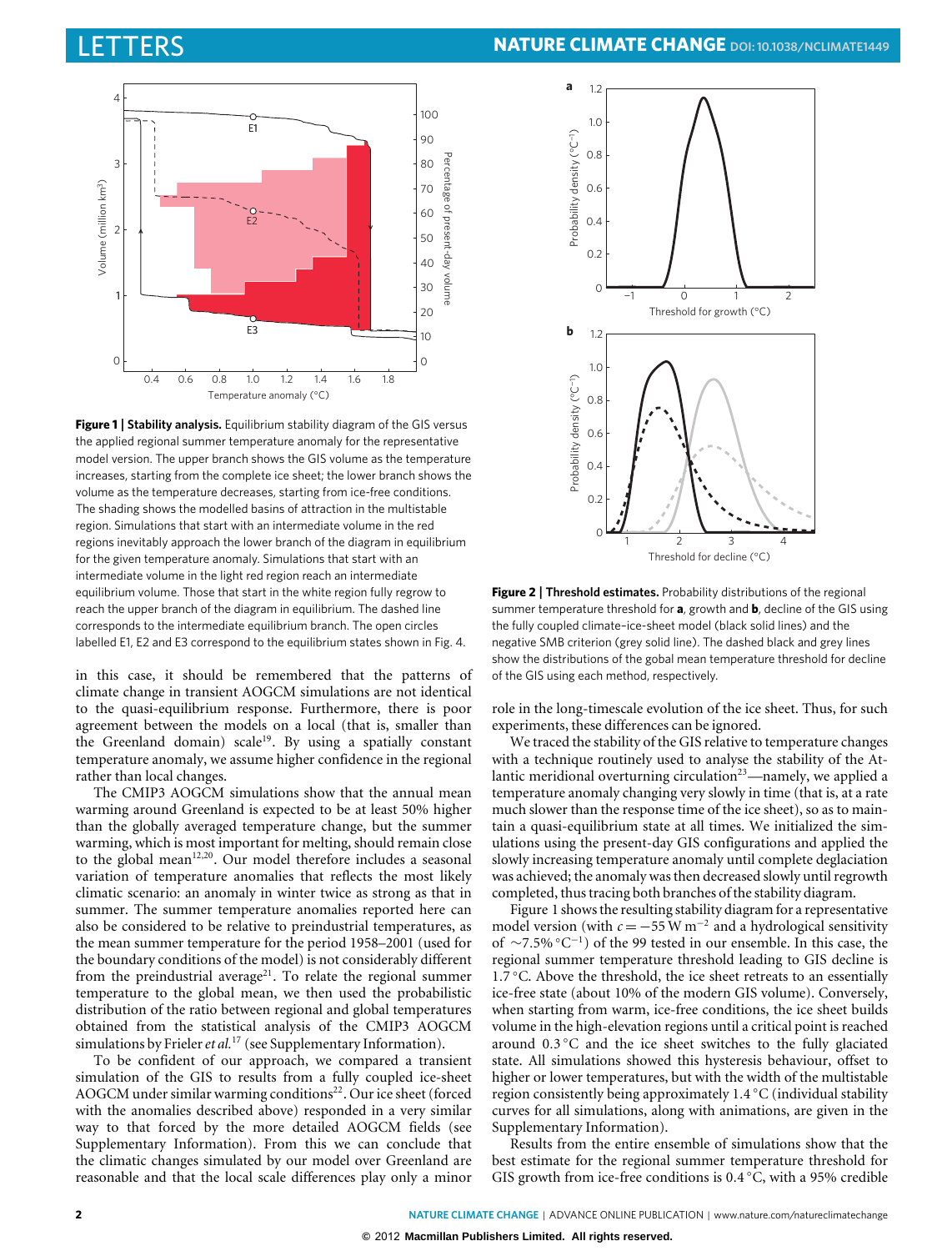# **NATURE CLIMATE CHANGE** DOI[: 10.1038/NCLIMATE1449](http://www.nature.com/doifinder/10.1038/nclimate1449)



<span id="page-2-0"></span>**Figure 3** | **Transient GIS evolution. a**, The modelled transient SMB for the representative case with an applied constant regional summer temperature anomaly ranging from 0 to 6 °C. Simulations are separated into those that melt the ice sheet completely and exhibit negative SMB within the first 200 years (purple), those that melt completely but do not exhibit negative SMB in the first 200 years (red) and those that do not melt substantially (blue). **b**, Relative GIS volume change in transient simulations over the next 10,000 years, for all model versions (thin lines) and the representative model version (thick lines). Each colour denotes the constant regional summer temperature anomaly applied in each case (blue, 2 °C; purple, 4 °C; red, 6 ◦C; dark red, 8 ◦C).

interval of −0.2–1.0 ◦C [\(Fig. 2a](#page-1-1)). It is, therefore, still possible that the GIS is bistable for preindustrial conditions. The regional summer temperature threshold for GIS decline is estimated to be 1.8 ◦C, with a 95% credible interval of 1.1–2.3 ◦C [\(Fig. 2b](#page-1-1)). Using the AOGCM-estimated scaling coefficients<sup>[17](#page-3-14)</sup>, we can convert from a regional summer temperature anomaly into the global mean temperature anomaly (see Supplementary Information). We find the best estimate for the global mean temperature threshold for decline of the GIS to be 1.6 ◦C with a 95% credible interval of 0.8-3.2 °C [\(Fig. 2b](#page-1-1)).

Our results indicate that the threshold temperature for decline is likely to be significantly lower than the previous best estimate of 3.1 ◦C obtained using the negative SMB criterion. The existence of competing growth and melt processes on different time and spatial scales means that the present-day SMB is not a representative indicator of equilibrium ice-sheet stability. Furthermore, most precipitation occurs in the southeast over the high-elevation coastal regions that are hydrologically isolated $24,25$  $24,25$  from more sensitive regions of the ice sheet. In transient simulations under warming, the GIS always disappears when negative SMB is reached in the first few centuries [\(Fig. 3a](#page-2-0)). However, several other simulations also result in GIS decline, yet they do not exhibit negative SMB throughout the first millennia. This shows that the threshold in the SMB for the GIS that leads to decline will be greater than zero (in our simulations, it lies in the range of  $150-340 \,\text{Gt yr}^{-1}$ ). The ice sheet will thus



**Figure 4** | **Equilibrium states of the GIS.** Three example equilibrium states of the GIS obtained for the representative model version with an applied temperature anomaly of 1℃. These states correspond to those denoted by the open circles in Fig. 1.

<span id="page-2-1"></span>still seem stable for a temperature anomaly approximately 1 °C higher than predicted using our coupled climate–ice-sheet model [\(Fig. 2b](#page-1-1)), whereas deglaciation processes in more sensitive regions will probably already have been initiated.

Crossing the deglaciation threshold, however, does not imply a rapid collapse of the ice sheet. In fact, the response time of the GIS is extremely long for temperatures near the threshold. For higher temperatures, rapid decline of the order of hundreds of years is possible. [Figure 3b](#page-2-0) shows the results from a set of transient experiments with a constant temperature anomaly applied in each simulation. For 2.0 °C regional summer warming, which is just above the deglaciation threshold in the representative case, complete melting of the GIS takes about 50,000 years. In contrast, with warming of 4.0 °C, the ice sheet needs about 8,000 years to melt completely, and for warming of 8 ◦C, 20% of the ice sheet melts in just 500 years and the entire ice sheet melts within about 2,000 years. Thus, the time needed to melt a significant portion of the GIS is strongly dependent on the level of warming.

We address the question of irreversibility by mapping the basins of attraction towards the stable branches of the hysteresis diagram (for the representative case). Following a methodology from previous work $11$ , we produced a set of reduced-volume icesheet configurations by applying a constant temperature anomaly just above the deglaciation threshold and saving the output after every 5% volume reduction. Using a reduced-volume configuration as the initial state, we then applied a different constant temperature anomaly and ran the model until equilibrium was reached. When a temperature anomaly outside the multistable region is applied for any initial conditions, the GIS inevitably evolves towards one of the two stable branches shown in [Fig. 1.](#page-1-0) For temperatures above the deglaciation threshold, the GIS always melts completely (for example, state E3 in [Figs 1](#page-1-0) and [4\)](#page-2-1) and for temperatures below the glaciation threshold, the GIS always approaches its full size (for example, state E1 in [Figs 1](#page-1-0) and [4\)](#page-2-1). For temperatures inside the multistable region, the equilibrium state of the GIS is strongly dependent on the initial conditions. A reduced-volume ice sheet that initially lies within the red area for a given temperature anomaly [\(Fig. 1\)](#page-1-0) will eventually approach the lower branch of the diagram (that is, almost complete deglaciation). Ice-sheet configurations that are initially located within the light red region evolve towards an intermediate equilibrium state (for example, state E2 in [Figs 1](#page-1-0) and [4\)](#page-2-1), which is qualitatively similar to that found by Ridley and colleagues $11$ . As long as the GIS volume remains in the attraction domain of the lower branch of the stability diagram, it will continue to melt irreversibly, even if the temperature anomaly later decreases.